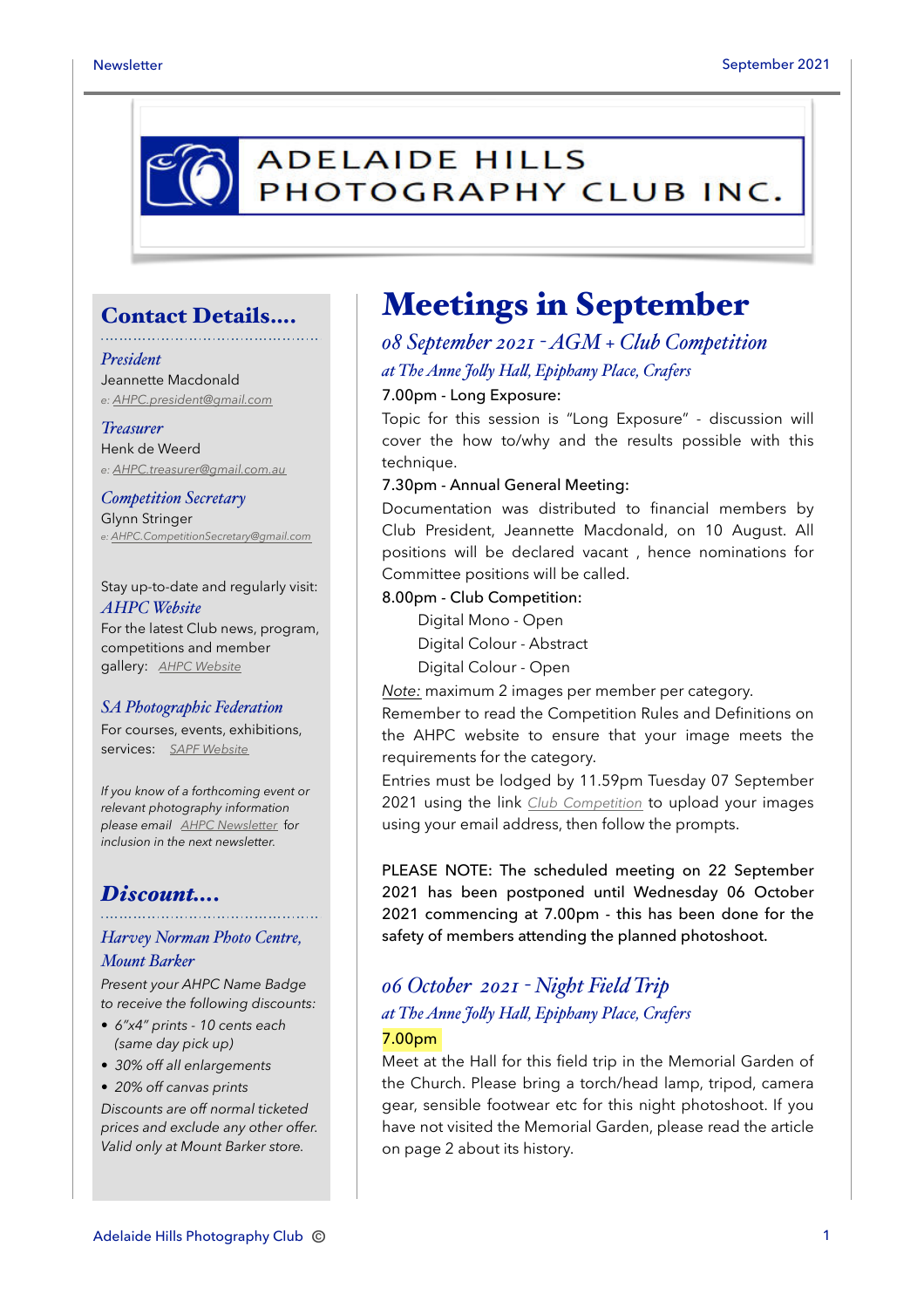# Memorial Garden…

While the Church and Rectory survived the Ash Wednesday bushfire of 1983 several important trees were lost in the blaze. In 1995 local garden designer Diana McGregor was given the challenge of planning a garden for the unused land adjacent to the Church. Over the past 10 years her inspired design has been made a reality.

The sloping site to the southeast of the Church features a series of lawns and contoured garden beds bounded by sweeping stone walls. The effect is a series of intimate and peaceful garden spaces, each with its own focus. A highlight of the garden is a beautiful cascade. Here water tumbles down natural stone formations to a pool dotted with water lilies. The garden provides a peaceful setting for the internment of ashes.

The garden is tended to by a team of parishioners and the garden committee, who generously give their time to look after the plantings and landscaping.

(*courtesy of the Anglican Parish of Stirling website*)

# Review - Show-&-Tell…

Thank you to Jeannette Macdonald, Glynn Stringer, David Cowles and Paula Furlani for bringing their various bit 'n pieces for the recent Show-&-Tell held on 25 August 2021. Here are some of the highlights of equipment:

#### *From Glynn*

The "Olympus EE-1 Dot Sight" provides an aligned aiming point that assist when capturing images of far away objects or flying birds. As the sight is mounted on the camera hot shoe, it is not powered by the camera, therefore it can be used with any camera model that has a hot shoe. A more detailed explanation/review is available at *[Dot Sight](https://www.camerastuffreview.com/en/review-olympus-ee-1-dot-sight/)*. Nikon also make a similar item however it is more expensive and can only be used on Nikon cameras.

"Macro Focusing Rail" - its purpose is to permit very fine adjustment of camera position when capturing macro images of static objects. The reason why Glynn purchased the Leofoto focusing rail is that the rail carriage is very precise and held rigid on the screw thread compared with most other focusing rails. This is important as any lateral movement on the screw thread will negatively impact the quality of the final image created from the focus stacked macro images. For more details have a look at *[Leofoto](https://www.leofoto.com/products_detail.php?id=355)*

"Panorama Head Kit" is mounted onto a trope either directly or via a ball head. The main benefits of using a panorama head over either taking hand held panoramas or rotating the camera on a tripod are that the panorama head precisely controls the angles between shots and also eliminates the effects of parallax error. For more information *[Panorama Head Kit](https://www.leofoto.com/products_detail.php?id=203)*

Glynn demonstrated how he combines the elements of macro focusing rail and panorama head kit to capture abstract images.